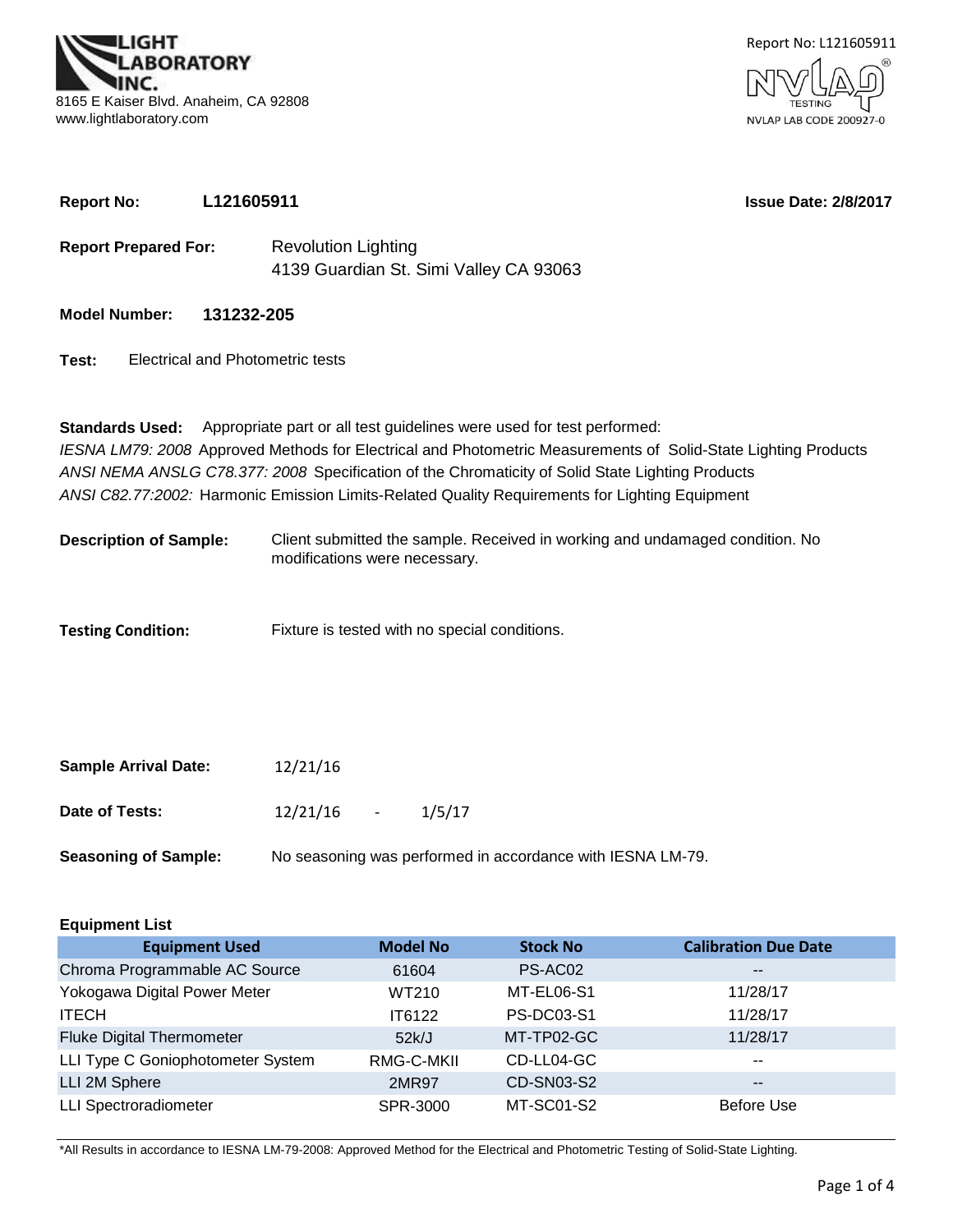





| <b>Test Summary</b>                      |                            |
|------------------------------------------|----------------------------|
| <b>Manufacturer:</b>                     | <b>Revolution Lighting</b> |
| <b>Model Number:</b>                     | 131232-205                 |
| <b>Driver Model Number:</b>              | N/A                        |
| <b>Total Lumens:</b>                     | 2513.86                    |
| Input Voltage (VAC/60Hz):                | 120.00                     |
| <b>Input Current (Amp):</b>              | 0.17                       |
| Input Power (W):                         | 19.70                      |
| <b>Input Power Factor:</b>               | 0.99                       |
| Current ATHD @ 120V(%):                  | 11%                        |
| <b>Current ATHD @ 277V(%):</b>           | N/A                        |
| <b>Efficacy:</b>                         | 128                        |
| <b>Color Rendering Index (CRI):</b>      | 84                         |
| <b>Correlated Color Temperature (K):</b> | 5272                       |
| <b>Chromaticity Coordinate x:</b>        | 0.3379                     |
| <b>Chromaticity Coordinate y:</b>        | 0.3452                     |
| Ambient Temperature (°C):                | 25.0                       |
| <b>Stabilization Time (Hours):</b>       | 1:05                       |
| <b>Total Operating Time (Hours):</b>     | 1:35                       |
| Off State Power(W):                      | 0.00                       |



FIG. 1 LUMINAIRE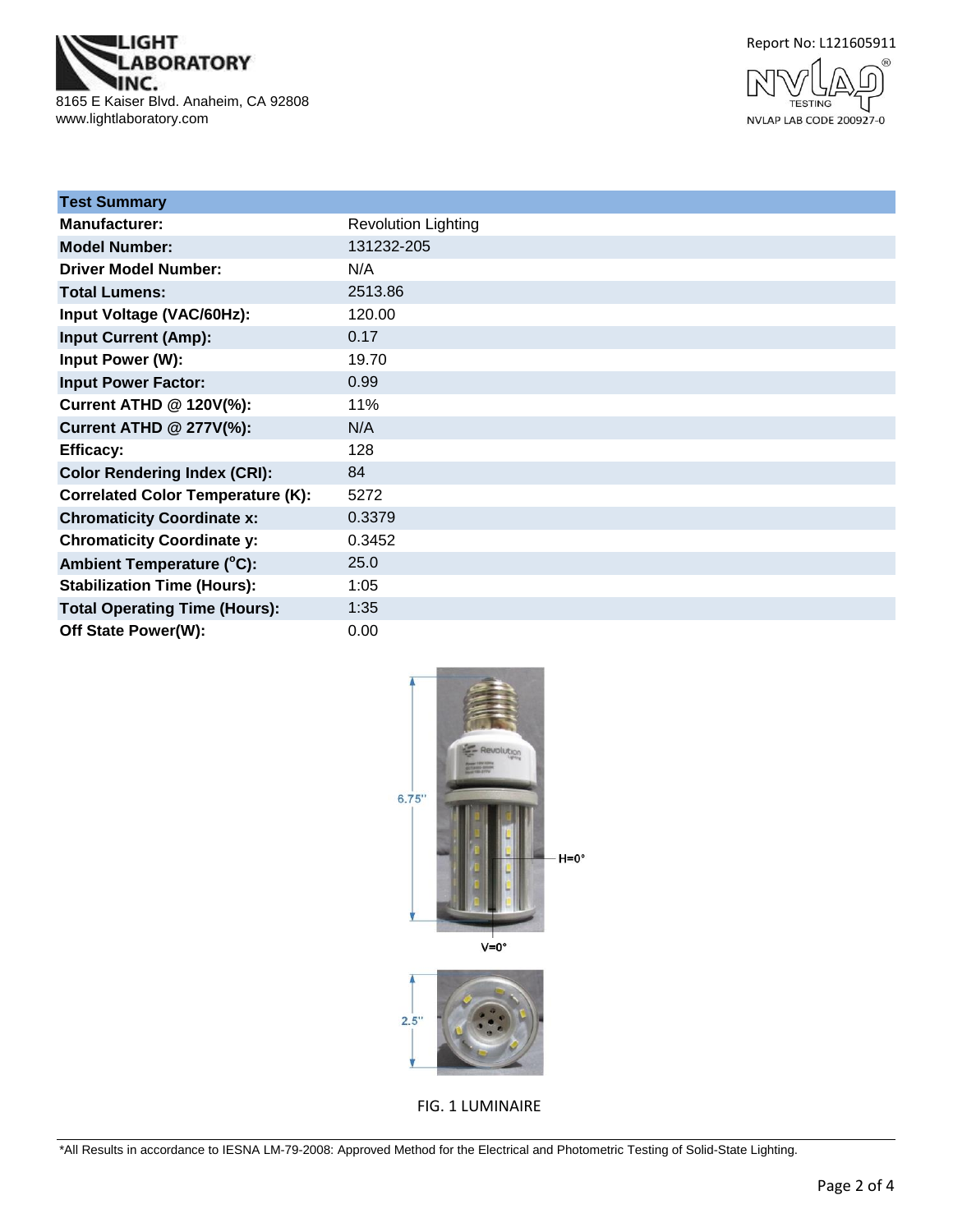





430 | 0.2422 | 500 | 0.3900 | 570 | 0.5730 | 640 | 0.3377 | 710 | 0.0536 | 780 | 0.0075

#### **CRI & CCT**

| X               | 0.3379     |
|-----------------|------------|
| y               | 0.3452     |
| u'              | 0.2090     |
| ${\bf v}'$      | 0.4804     |
| <b>CRI</b>      | 83.70      |
| <b>CCT</b>      | 5272       |
| Duv             | $-0.00025$ |
| <b>R</b> Values |            |
| R1              | 82.88      |
| R <sub>2</sub>  | 87.39      |
| R <sub>3</sub>  | 90.39      |
| R4              | 84.92      |
| R5              | 84.01      |
| R6              | 82.58      |
| R7              | 86.63      |
| R <sub>8</sub>  | 70.72      |
| R9              | 15.12      |
| <b>R10</b>      | 70.09      |
| <b>R11</b>      | 85.35      |
| <b>R12</b>      | 67.25      |
| <b>R13</b>      | 83.66      |
| <b>R14</b>      | 94.48      |

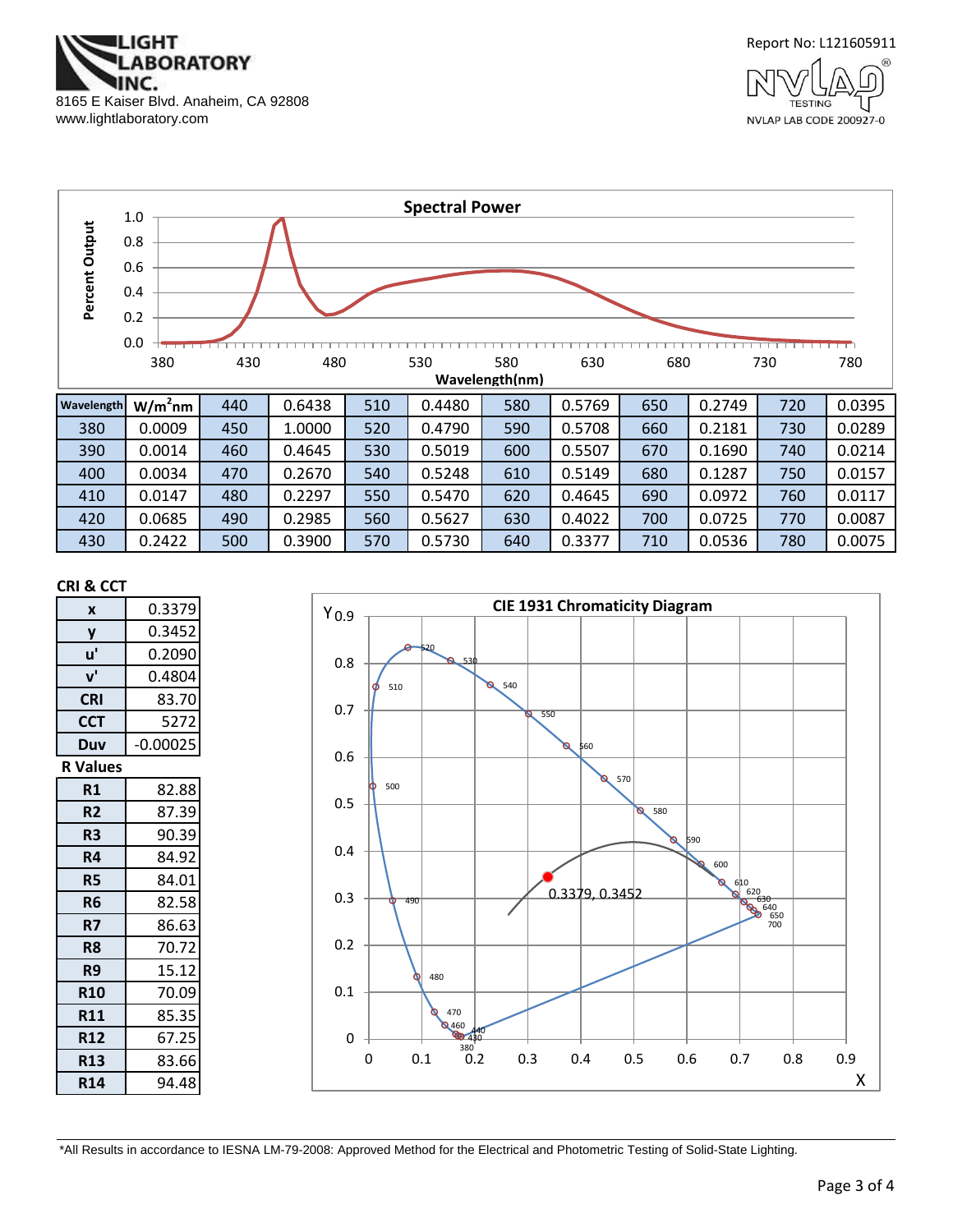



#### **Test Methods**

## **Photometric Measurements - Goniophotometer**

A Custom Light Laboratory Type C Rotating Mirror Goniophotometer was used to measure candelas(intensity) at each angle of distribution as defined by IESNA for the appropriate fixture type.

Ambient temperature is set to 25°C and is measured from the center of the fixture, within 1ft from the outside of the fixture. Temperature is maintained at  $25^{\circ}$ C throughout the testing process and the sample is stabilized for at least 30mins and longer as necessary for the sample to achieve stabilization.

Electrical measurements are measured using the listed equipment.

#### **Spectral Measurements - Integrating Sphere**

A Sensing Spectroradiometer SPR-3000, in conjunction with Light Laboratory 2 meter integrating sphere was used to measure chromaticity coordinates, correlated color temperature(CCT) and the color rendering index(CRI) for each sample.

Ambient temperature is set to 25°C and is measured from the center of the fixture, within 1ft from the outside of the fixture. Temperature is maintained at  $25^{\circ}$ C throughout the testing process and the sample is stabilized for at least 30mins and longer as necessary for the sample to achieve stabilization.

Electrical measurements are measured using the listed equipment.

Disclaimers:

This report must not be used by the customer to claim product certification, approval or endorsement by NVLAP, NIST or any agency of Federal Government.

Report Prepared by :

Keyur Patel

Wme

*\*Attached are photometric data reports. Total number of pages: 9*

Engineering Manager **Contract Contract Contract Contract Contract Contract Contract Contract Contract Contract Contract Contract Contract Contract Contract Contract Contract Contract Contract Contract Contract Contract Con** Jeff Ahn Steve Kang

Test Report Released by: Test Report Reviewed by:

tenefras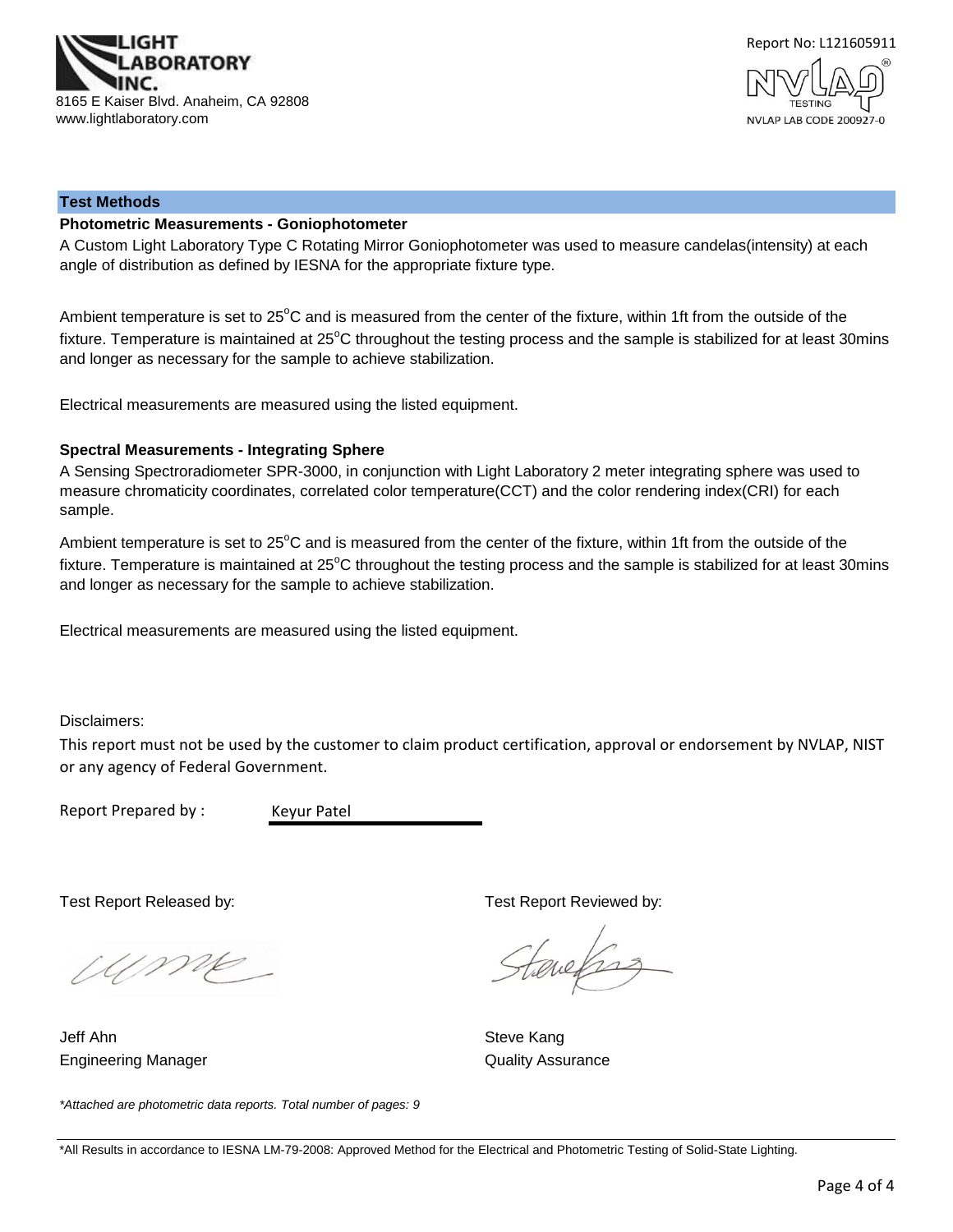

# **Photometric Test Report**

## **IES INDOOR REPORT PHOTOMETRIC FILENAME : L121605911.IES**

## **DESCRIPTION INFORMATION (From Photometric File)**

IESNA:LM-63-2002 [TEST] L121605911 [TESTLAB] LIGHT LABORATORY, INC. [ISSUEDATE] 1/5/2017 [MANUFAC] REVOLUTION LIGHTING [LUMCAT] 131232-205 [LUMINAIRE] 19W 5000K E39 OMNIDIRECTIONAL UTILITY LAMP [BALLASTCAT] N/A [LAMPPOSITION] 0,0 [LAMPCAT] N/A [OTHER] INDICATING THE CANDELA VALUES ARE ABSOLUTE AND [MORE] SHOULD NOT BE FACTORED FOR DIFFERENT LAMP RATINGS. [INPUT] 120VAC, 19.70W [TEST PROCEDURE] IESNA:LM-79-08

## **CHARACTERISTICS**

| Lumens Per Lamp                   | N.A. (absolute)        |
|-----------------------------------|------------------------|
| <b>Total Lamp Lumens</b>          | N.A. (absolute)        |
| Luminaire Lumens                  | 2514                   |
| <b>Total Luminaire Efficiency</b> | N.A.                   |
| Luminaire Efficacy Rating (LER)   | 128                    |
| <b>Total Luminaire Watts</b>      | 19.7                   |
| <b>Ballast Factor</b>             | 1.00                   |
| CIE Type                          | <b>General Diffuse</b> |
| Spacing Criterion (0-180)         | N.A.                   |
| Spacing Criterion (90-270)        | N.A.                   |
| Spacing Criterion (Diagonal)      | N.A.                   |
| <b>Basic Luminous Shape</b>       | Circular w/ Sides      |
| Luminous Length (0-180)           | 0.21 ft (Diameter)     |
| Luminous Width (90-270)           | 0.21 ft (Diameter)     |
| Luminous Height                   | $0.25$ ft              |

## **LUMINANCE DATA (cd/sq.m)**

| Angle In<br>Degrees | Average<br>$0$ -Deg | Average<br>$45$ -Deg | Average<br>90-Deg |
|---------------------|---------------------|----------------------|-------------------|
| 45                  | 39984               | 39984                | 39984             |
| 55                  | 42458               | 42458                | 42458             |
| 65                  | 43177               | 43177                | 43177             |
| 75                  | 43164               | 43164                | 43164             |
| 85                  | 46373               | 46373                | 46373             |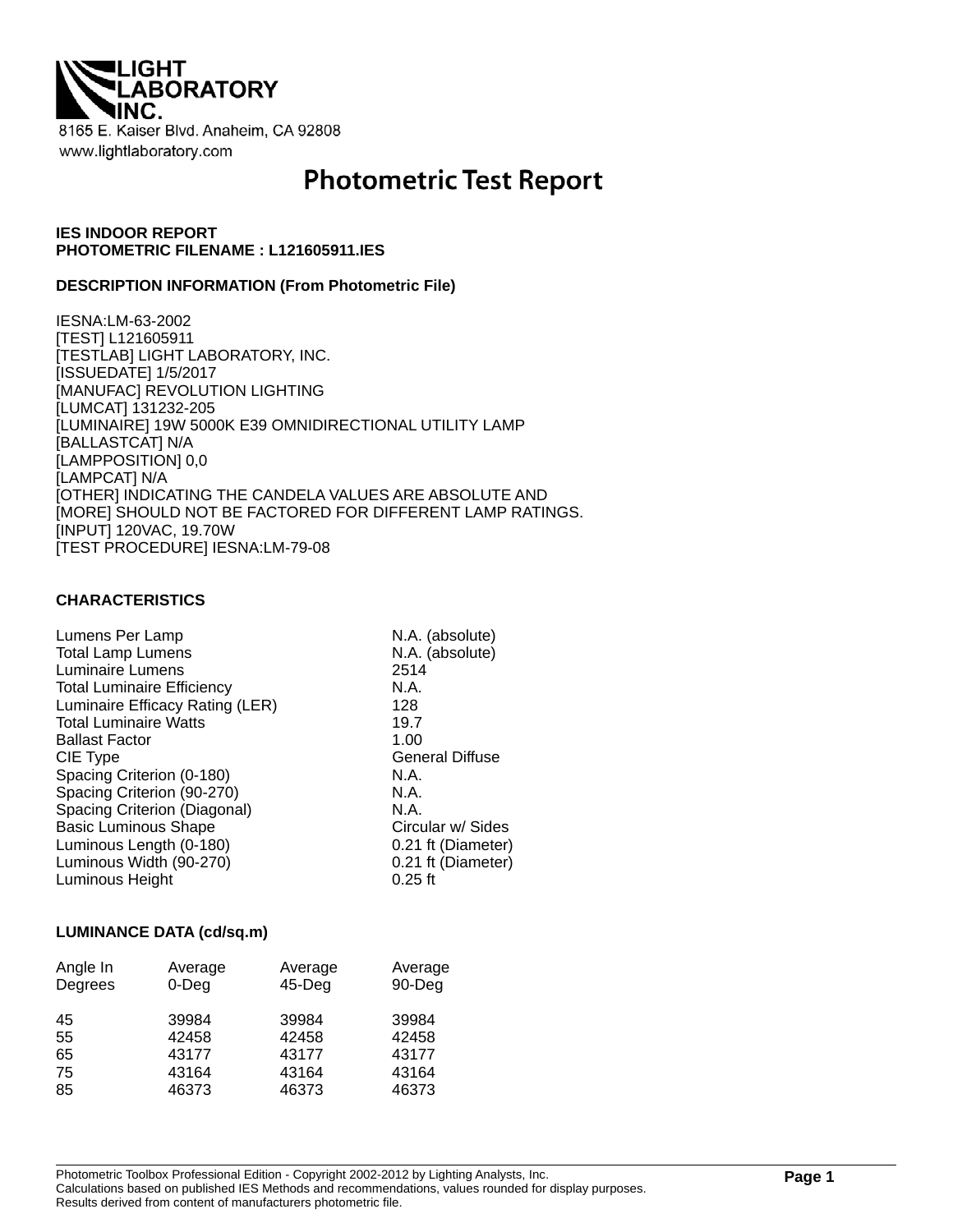## **CANDELA TABULATION**

|     | 0      |
|-----|--------|
| 0   | 103.92 |
| 5   | 105.23 |
| 10  | 112.03 |
| 15  | 126.52 |
| 20  | 144.62 |
| 25  | 162.38 |
| 30  | 178.60 |
| 35  | 195.55 |
| 40  | 214.00 |
| 45  | 229.09 |
| 50  | 240.82 |
| 55  | 248.23 |
| 60  | 251.25 |
| 65  | 249.81 |
| 70  | 243.89 |
| 75  | 239.53 |
| 80  | 238.68 |
| 85  | 238.55 |
| 90  | 238.04 |
| 95  | 236.50 |
| 100 | 233.29 |
| 105 | 228.31 |
| 110 | 221.54 |
| 115 | 212.80 |
| 120 | 202.23 |
| 125 | 189.95 |
| 130 | 174.87 |
| 135 | 156.25 |
| 140 | 134.64 |
| 145 | 110.07 |
| 150 | 86.56  |
| 155 | 64.24  |
| 160 | 43.20  |
| 165 | 23.34  |
| 170 | 9.00   |
| 175 | 1.53   |
| 180 | 0.00   |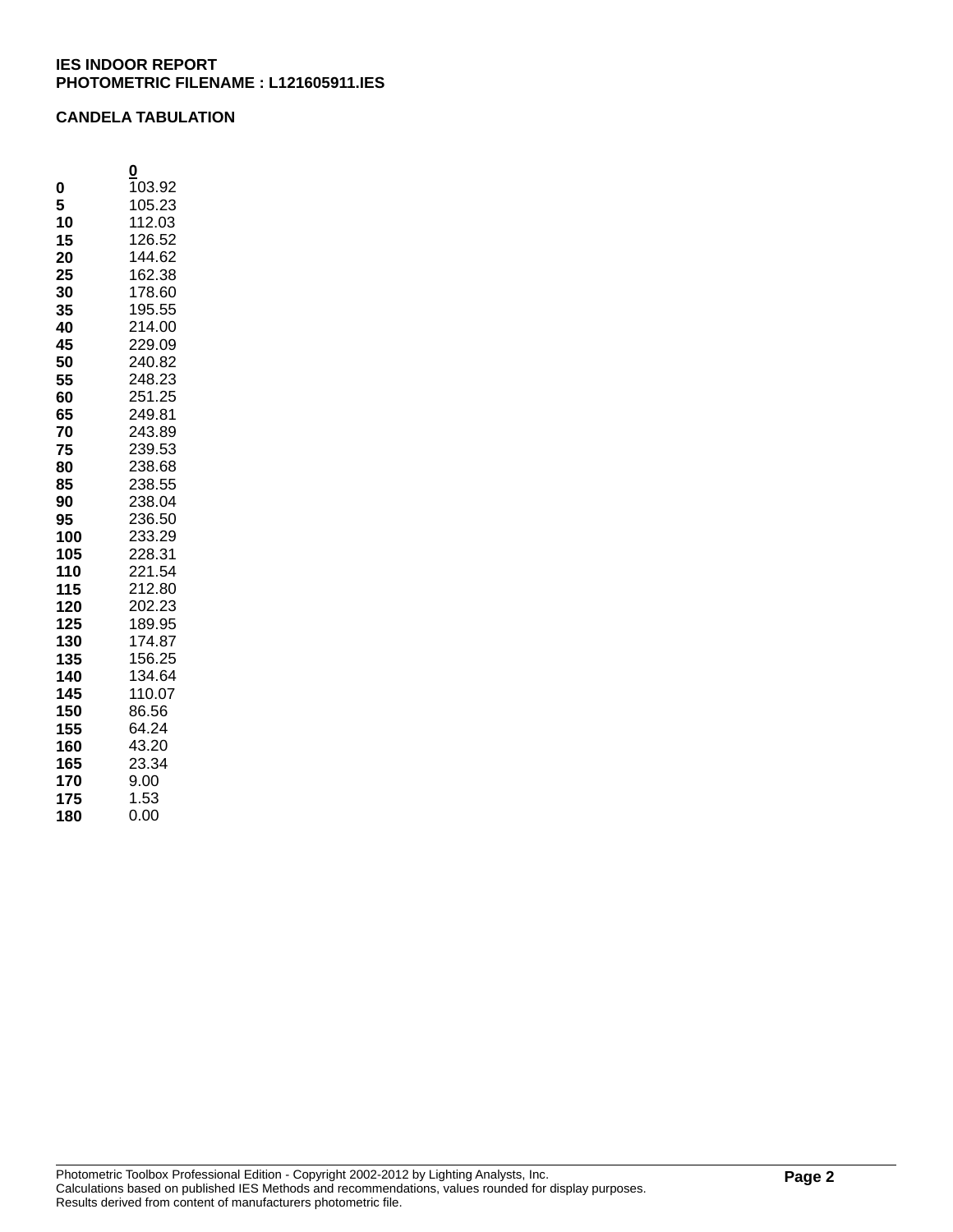## **ZONAL LUMEN SUMMARY**

| Zone      | Lumens  | %Lamp | %Fixt  |
|-----------|---------|-------|--------|
| $0 - 20$  | 46.77   | N.A.  | 1.90   |
| $0 - 30$  | 122.12  | N.A.  | 4.90   |
| $0 - 40$  | 245.55  | N.A.  | 9.80   |
| $0 - 60$  | 644.33  | N.A.  | 25.60  |
| $0 - 80$  | 1145.46 | N.A.  | 45.60  |
| $0 - 90$  | 1405.63 | N.A.  | 55.90  |
| 10-90     | 1395.36 | N.A.  | 55.50  |
| 20-40     | 198.78  | N.A.  | 7.90   |
| 20-50     | 375.77  | N.A.  | 14.90  |
| 40-70     | 645.60  | N.A.  | 25.70  |
| 60-80     | 501.13  | N.A.  | 19.90  |
| 70-80     | 254.31  | N.A.  | 10.10  |
| 80-90     | 260.17  | N.A.  | 10.30  |
| 90-110    | 498.68  | N.A.  | 19.80  |
| 90-120    | 709.55  | N.A.  | 28.20  |
| 90-130    | 879.53  | N.A.  | 35.00  |
| 90-150    | 1070.08 | N.A.  | 42.60  |
| 90-180    | 1108.23 | N.A.  | 44.10  |
| 110-180   | 609.55  | N.A.  | 24.20  |
| $0 - 180$ | 2513.86 | N.A.  | 100.00 |

Total Luminaire Efficiency = N.A.%

## **ZONAL LUMEN SUMMARY**

| Zone    | Lumens |
|---------|--------|
| 0-10    | 10.27  |
| 10-20   | 36.50  |
| 20-30   | 75.35  |
| 30-40   | 123.43 |
| 40-50   | 176.99 |
| 50-60   | 221.79 |
| 60-70   | 246.82 |
| 70-80   | 254.31 |
| 80-90   | 260.17 |
| 90-100  | 257.59 |
| 100-110 | 241.09 |
| 110-120 | 210.87 |
| 120-130 | 169.98 |
| 130-140 | 120.77 |
| 140-150 | 69.78  |
| 150-160 | 30.35  |
| 160-170 | 7.40   |
| 170-180 | 0.39   |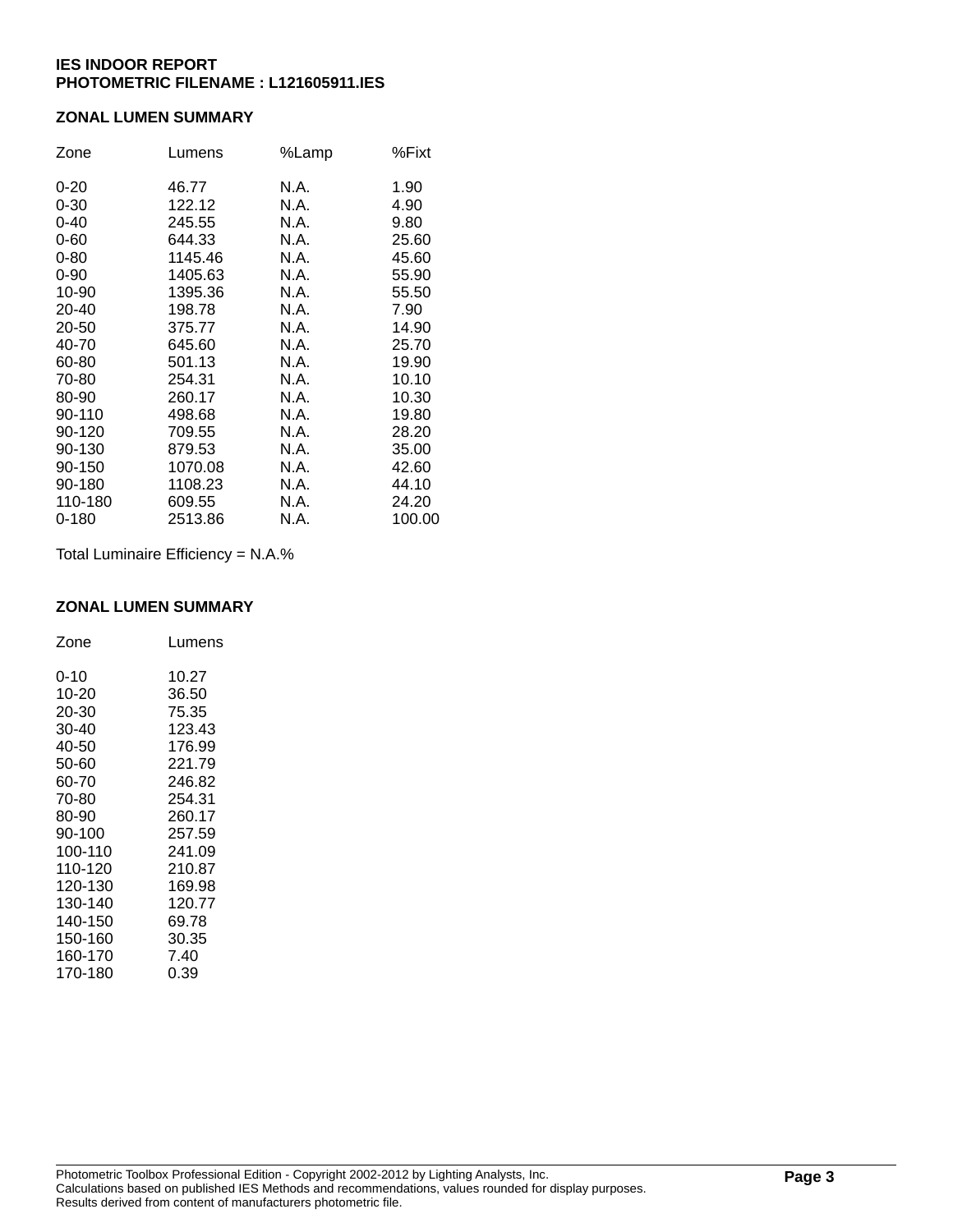## **COEFFICIENTS OF UTILIZATION - ZONAL CAVITY METHOD**

Effective Floor Cavity Reflectance 0.20

| RC.<br><b>RW</b> |             | 80 | 70 50 30 10 |              | 70 | 70 50 30 10 |                 | 50<br>50 30 10 |  | 30<br>50 30 10 |  | 10<br>50 30 10 | 0<br>0         |
|------------------|-------------|----|-------------|--------------|----|-------------|-----------------|----------------|--|----------------|--|----------------|----------------|
|                  |             |    |             |              |    |             |                 |                |  |                |  |                |                |
| $\Omega$         |             |    |             | 109109109109 |    |             | 101 101 101 101 | 87 87 87       |  | 74 74 74       |  | 62 62 62       | 56             |
| $\mathbf{1}$     |             |    | 94 87 81 76 |              |    | 86 81 75 71 |                 | 68 64 60       |  | 57 54 51       |  | 46 44 42       | 36             |
| 2                |             |    | 83 73 65 58 |              |    | 76 67 60 54 |                 | 57 51 46       |  | 47 42 38       |  | 38 34 31       | 26             |
| 3                | 75 63 53 46 |    |             |              |    | 68 58 49 42 |                 | 48 42 36       |  | 40 34 30       |  | 32 27 24       | 20             |
| 4                |             |    | 68 54 45 37 |              |    | 62 50 41 34 |                 | 42 35 29       |  | 34 29 24       |  | 27 23 19       | 15             |
| 5                |             |    | 61 48 38 31 |              |    | 56 44 35 29 |                 | 37 30 24       |  | $30\,24\,20$   |  | 24 19 16       | 12             |
| 6                |             |    | 56 42 33 26 |              |    | 51 39 30 24 |                 | 33 26 20       |  | 27 21 17       |  | 21 17 13       | 10             |
| 7                |             |    | 52 38 29 22 |              |    | 47 35 26 21 |                 | 29 22 17       |  | 24 18 14       |  | 19 15 11       | 8              |
| 8                |             |    | 48 34 25 19 |              |    | 44 31 23 18 |                 | 26 20 15       |  | 22 16 12       |  | 17 13 10       | $\overline{7}$ |
| 9                |             |    | 44 31 22 17 |              |    | 41 28 21 15 |                 | 24 18 13       |  | 20 15 11       |  | 16 12 8        | 6              |
| 10               |             |    | 41 28 20 15 |              |    | 38 26 19 14 |                 | 22 16 12       |  | 18 13 10       |  | 15 10 7        | 5              |